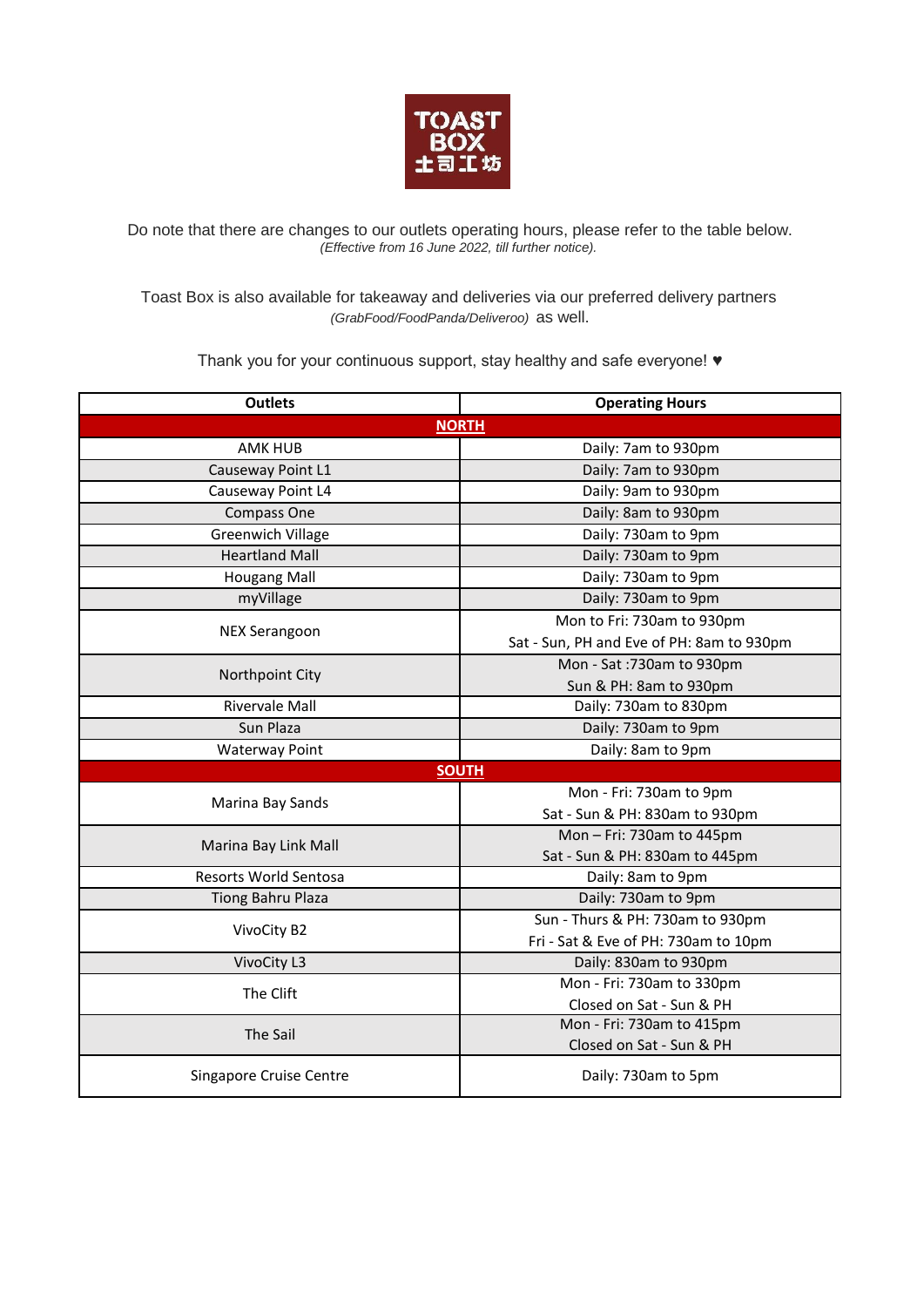| <b>EAST</b>                  |                                |  |
|------------------------------|--------------------------------|--|
| <b>Bedok Mall</b>            | Daily: 830am to 9pm            |  |
| <b>BreadTalk IHQ</b>         | Daily: 730am to 830pm          |  |
| <b>Eastpoint Mall</b>        | Sun - Thurs: 730am to 8pm      |  |
|                              | Fri - Sat & PH: 730am to 830pm |  |
| Jewel Changi Airport         | Daily: 8am to 9pm              |  |
| Kitchener Complex            | Daily: 730am to 7pm            |  |
| Parkway Parade               | Daily: 8am to 945pm            |  |
| Paya Lebar Quarter           | Daily: 730am to 9pm            |  |
| <b>Tampines One</b>          | Daily: 730am to 930pm          |  |
| <b>Tampines Mall</b>         | Daily: 730am to 9pm            |  |
|                              | Mon - Fri: 8am to 4pm          |  |
| Loyang Point                 | Sat - Sun & PH: 8am to 530pm   |  |
| <b>WEST</b>                  |                                |  |
| Alexandra Central            | Daily: 8am to 8pm              |  |
| Clementi Mall                | Daily: 730am to 9pm            |  |
| Fairprice Hub (Joo Koon)     | Mon - Fri: 730am to 5pm        |  |
|                              | Sat - Sun & PH: 830am to 430pm |  |
| Jem                          | Daily: 8am to 830pm            |  |
| <b>Jurong Point</b>          | Daily: 8am to 9pm              |  |
| National University Hospital | Mon - Fri: 730am to 830pm      |  |
|                              | Sat - Sun & PH: 9am to 6pm     |  |
| The Rail Mall                | Daily: 8am to 8pm              |  |
| West Coast Plaza             | Daily: 8am to 9pm              |  |
| Westgate                     | Daily: 730am to 930pm          |  |
| Yew Tee Point                | Daily: 7am to 8pm              |  |
| <b>CENTRAL</b>               |                                |  |
| 313 @ Somerset B2            | Daily: 730am to 730pm          |  |
| 313 @ Somerset L5            | Daily: 9am to 8pm              |  |
| Asia Square                  | Mon to Fri: 8am to 4pm         |  |
|                              | Closed on Sat - Sun & PH       |  |
| <b>Bugis Junction</b>        | Mon - Thurs: 730am to 9pm      |  |
|                              | Fri - Sun: 730am to 930pm      |  |
| Centrepoint                  | Mon-Fri: 8am to 730pm          |  |
|                              | Sat - Sun: 830am to 8pm        |  |
| City Gate                    | Daily: 8am to 5pm              |  |
| Chinatown Point              | Daily: 730am to 9pm            |  |
| <b>City Square Mall</b>      | Mon - Thurs: 730am to 830pm    |  |
|                              | Fri - Sun & PH: 730am to 9pm   |  |
| Esplanade Mall               | Mon - Thurs: 830am to 6pm      |  |
|                              | Fri - Sun & PH: 830am to 8pm   |  |